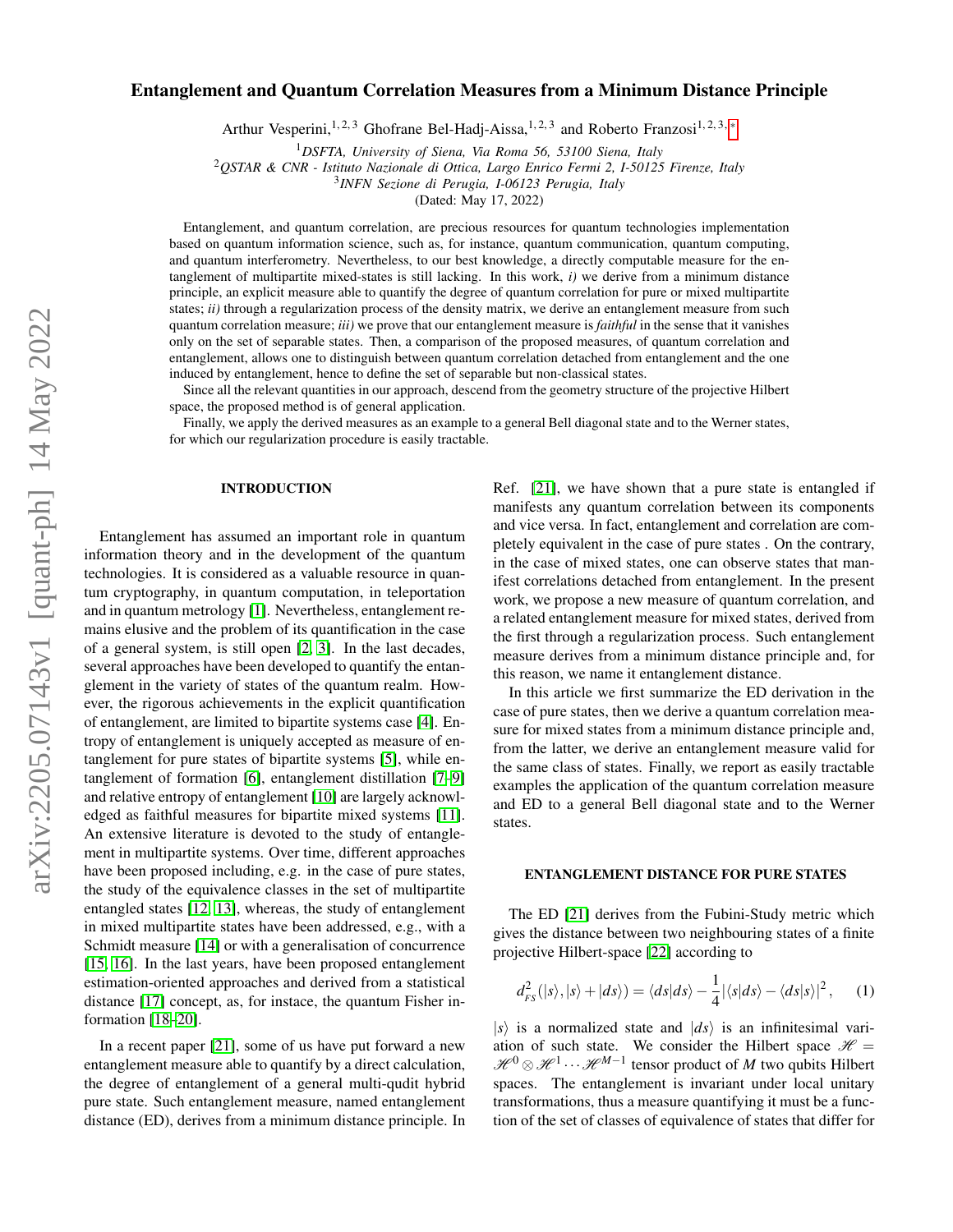local unitary transformations. To derive a measure with this property from  $d_{FS}$ , for any state  $|s\rangle$ , we first consider the set of states

<span id="page-1-0"></span>
$$
|U,s\rangle = \prod_{\mu=0}^{M-1} U^{\mu} |s\rangle, \qquad (2)
$$

where, for  $\mu = 0, \ldots, M - 1, U^{\mu}$  is an arbitrary *SU*(2) (local) unitary operator that operates on the  $\mu$ th qubit. The states [\(2\)](#page-1-0) share the same degree of entanglement. We consider an infinitesimal variation of state [\(2\)](#page-1-0), given by

$$
|dU,s\rangle = \sum_{\mu=0}^{M-1} d\tilde{U}^{\mu} |U,s\rangle, \qquad (3)
$$

where

<span id="page-1-1"></span>
$$
d\tilde{U}^{\mu} = -i(\sigma_{\mathbf{n}})^{\mu} d\xi^{\mu} \tag{4}
$$

rotates the  $\mu$ th qubit by an infinitesimal angle  $2d\xi^{\mu}$  around the unitary vector  $\mathbf{n}^{\mu}$ . Here and in the following we use the notation  $(\sigma_n)^\mu = (n^\mu \cdot \sigma^\mu)$ , and for  $\mu = 0, \dots, M-1$ , we denote by  $\sigma_1^{\mu}$ ,  $\sigma_2^{\mu}$  and  $\sigma_3^{\mu}$  the three Pauli matrices operating on the  $\mu$ -th qubit, where the index  $\mu$  labels the spins. By substitunig  $|U, s\rangle$  and  $|dU, s\rangle$  in Eq. [\(1\)](#page-0-0), in place of  $|s\rangle$  and  $|ds\rangle$ , respectively, we get

$$
d_{FS}^{2}(|U,s\rangle,|U,s\rangle+|dU,s\rangle)=\sum_{\mu\nu}g_{\mu\nu}(|s\rangle,\mathbf{v})d\xi^{\mu}d\xi^{\nu},\quad(5)
$$

where, the Fubini-Study tensor metric is

<span id="page-1-2"></span>
$$
g_{\mu\nu}(|s\rangle,\mathbf{v}) = \langle s|(\boldsymbol{\sigma}_{\mathbf{v}})^{\mu}(\boldsymbol{\sigma}_{\mathbf{v}})^{\nu}|s\rangle - \langle s|(\boldsymbol{\sigma}_{\mathbf{v}})^{\mu}|s\rangle\langle s|(\boldsymbol{\sigma}_{\mathbf{v}})^{\nu}|s\rangle,
$$
(6)

 $\mathbf{v} = (\mathbf{v}^0, \dots, \mathbf{v}^{M-1})$  and the unit vectors  $\mathbf{v}^{\mu}, \mu = 0, \dots, M-1$ , are derived by a rotation of the original ones of Eq. [\(4\)](#page-1-1), according to  $\mathbf{v}^{\mathbf{v}} \cdot \boldsymbol{\sigma}^{\mathbf{v}} = U^{\mathbf{v} \dagger} \mathbf{n}^{\mathbf{v}} \cdot \boldsymbol{\sigma}^{\mathbf{v}} U^{\mathbf{v}}$ , where there is no summation on the index v. Of course, for each state  $|s\rangle$ , the tensor metric  $g_{\mu\nu}(|s\rangle, \mathbf{v})$  is not invariant under rotation of the unit vectors  $v^{\mu}$ . In order to derive a measure that is invariant, we define the entanglement measure of  $|s\rangle$ , as the inferior value of the trace of  $g_{\mu\nu}(|s\rangle, \mathbf{v})$  as the orientation of the unit vectors  $v^{\mu}$  change, in formulas

<span id="page-1-3"></span>
$$
E(|s\rangle) = \inf_{\{\mathbf{v}^{\mathbf{v}}\}_\mathbf{v}} tr(g(|s\rangle, \mathbf{v})),
$$
 (7)

where tr is the trace operator and where the inf is taken over all possible orientations of the unit vectors  $\mathbf{v}^{\mathbf{v}}$  ( $\mathbf{v} = 0, \dots, M - 1$ ). We emphasize that, in general, the inspection of the block structure of  $g(|s\rangle)$  is informative about k-separability. In particular, a given state is *genuinely* multipartite entangled if and only if  $g(|s\rangle, \mathbf{v})$  is irreducible, that is  $g(|s\rangle, \mathbf{v})$  is not a block-diagonal matrix for all possible chose of the unit vectors  $v^{\mu}$ . This irreducibility condition indeed excludes k-separable cases, i.e. states  $|s\rangle$  given as product of entangled states (e.g.  $|s\rangle = |s_1\rangle \otimes |s_2\rangle$ ). From Eq. [\(6\)](#page-1-2) we derive

$$
\text{tr}[g(|s\rangle,\mathbf{v})] = \sum_{\mu=0}^{M-1} \left[1 - (\mathbf{v}^{\mu} \cdot \langle s | \boldsymbol{\sigma}^{\mu} | s \rangle)^2\right],\tag{8}
$$

that shows that the unit vectors

$$
\tilde{\mathbf{v}}^{\mu} = \pm \langle s | \boldsymbol{\sigma}^{\mu} | s \rangle / || \langle s | \boldsymbol{\sigma}^{\mu} | s \rangle ||,
$$
\n(9)

provide the inf of  $tr(g)$ . Therefore, we obtain

<span id="page-1-4"></span>
$$
E(|s\rangle) = M - \sum_{\mu=0}^{M-1} \|\langle s|\sigma^{\mu}|s\rangle\|^2.
$$
 (10)

The inf operation, makes the measure [\(7\)](#page-1-3) independent from the choice of the operators  $U^{\mu}$ . Consequently, its numerical value is associated with the class of states generated by acting with local unitary transformations on the state  $|s\rangle$ , and does not depend on a specific element chosen inside the class. This is a necessary condition for a well defined entanglement measure [\[10\]](#page-5-9). The ED is built upon the geometrical structure of the projective Hilbert space through the principle of minimum distance expressed in Eq. [\(7\)](#page-1-3). The generalization of the ED to mixed states naturally leads to a measure of quantum correlations. We refer the reader to [\[11\]](#page-5-10) for a thorough definition of the various types of quantum correlations. In particular, the distinction between the set  $\mathscr S$  of the separable states and the set  $\mathscr C$  of the classical states (i.e. states with no quantum correlation) is of critical importance to understand how mixed states (unlike pure states) can contain quantum correlation even in the absence of entanglement. In the following, we derive a quantum correlation measure for mixed states via the same minimum distance principle and, for this reason, we name it quantum correlation distance (QCD). Then, we derive an entanglement measure for mixed states from the QCD, through a regularization process of the density matrix.

## ENTANGLEMENT DISTANCE FOR MIXED STATES

## Quantum Correlation Distance

The Hilbert-Schmidt distance *D* between two general square matrices, *A* and *B*, is given by

$$
D(A,B) = \sqrt{\frac{1}{2}\text{tr}[(A-B)^{\dagger}(A-B)]}.
$$
 (11)

We derive from the latter, the distance between two neighbouring density matrices, by

$$
d_{dm}^2(\rho, \rho + d\rho) = \frac{1}{2} \text{tr}[(d\rho)^{\dagger} (d\rho)]. \qquad (12)
$$

The infinitesimal variation  $d\rho$  of state  $\rho$  is

$$
d\rho = \sum_{j=0}^{M-1} d\tilde{U}^{\mu} \rho + \rho \sum_{\mu=0}^{M-1} d\tilde{U}^{\mu\dagger} = -i \sum_{\mu=0}^{M-1} \sum_{j=1}^{3} \left[ \sigma_j^{\mu}, \rho \right] n_j^{\mu} d\xi^{\mu},
$$
(13)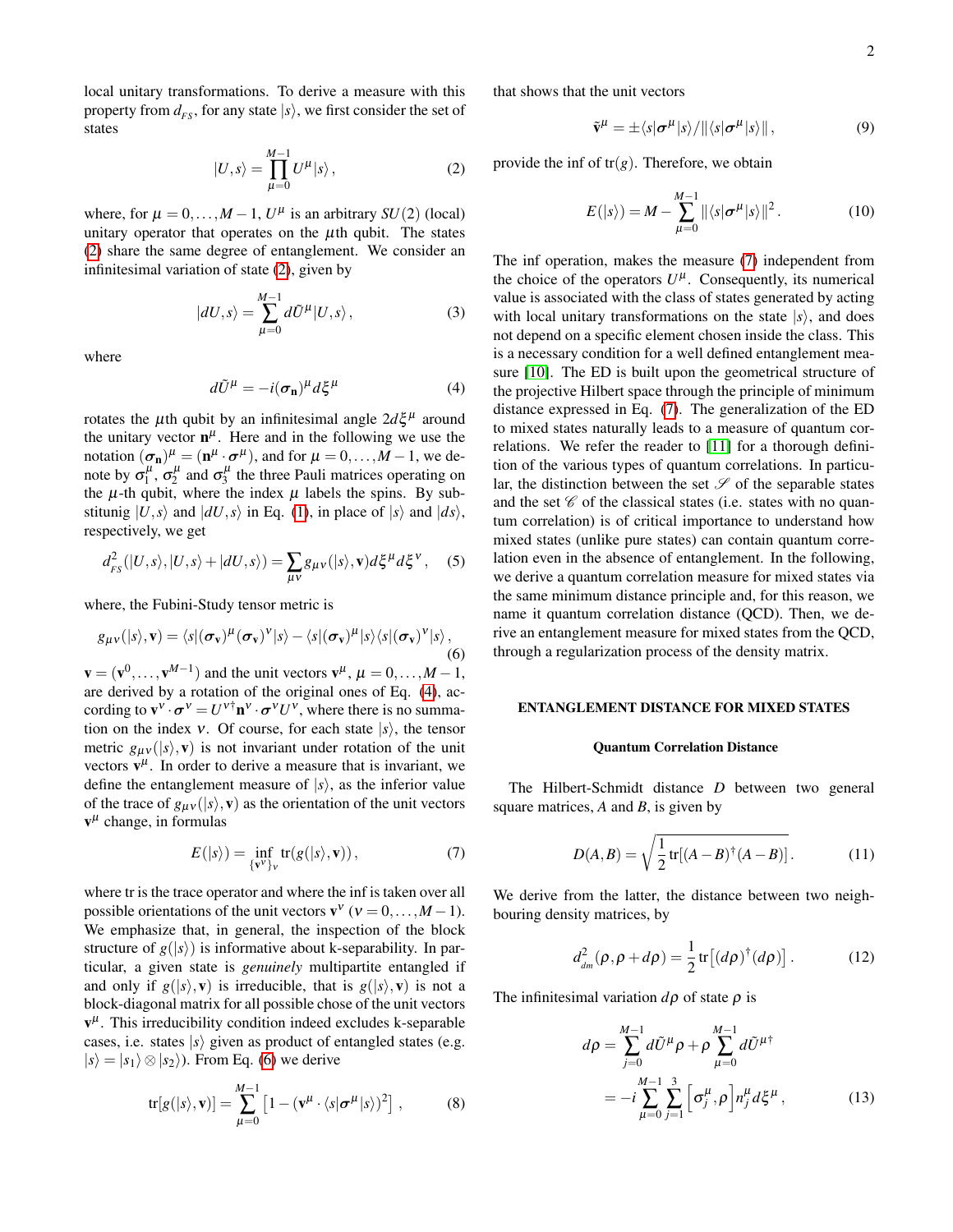where, the infinitesimal operators  $d\tilde{U}^{\mu}$  have been defined in  $(4)$  and with  $[,$ , we mean the commutator. We have

$$
d_{_{dm}}^{2}(\rho, \rho + d\rho) = \sum_{\mu, v=0}^{M-1} g_{\mu v}(\rho, \mathbf{n}) d\xi^{\mu} d\xi^{\nu}, \qquad (14)
$$

where

$$
g_{\mu\nu}(\rho,\mathbf{n}) = \frac{1}{2} \sum_{i,j=1}^{3} \text{tr} \big[ \rho \big\{ \sigma_i^{\mu}, \sigma_j^{\nu} \big\} \rho - 2 \rho \sigma_i^{\mu} \rho \sigma_j^{\nu} \big] n_i^{\mu} n_j^{\nu}, \quad (15)
$$

with  $\{,\}$  we mean the anticommutator. By imposing the minimum distance principle in a similar fashion to what we did above, we define the QCD for the state  $\rho$  as

$$
C(\rho) = \inf_{\{\mathbf{n}^V\}_V} tr(g(\rho, \mathbf{n})).
$$
 (16)

We have

$$
\sum_{\mu=0}^{M-1} g_{\mu\mu}(\rho, \mathbf{n}) = M \operatorname{tr}(\rho^2) - \sum_{\mu=0}^{M-1} \sum_{i,j=1}^3 \operatorname{tr} \left[ \rho \sigma_i^{\mu} \rho \sigma_j^{\mu} \right] n_i^{\mu} n_j^{\mu}
$$
\n(17)

Finally, by defining the matrices  $A^{\mu}(\rho)$ , for  $\mu = 0, ..., M - 1$ , whose entries are

$$
A_{ij}^{\mu}(\rho) = \text{tr}\Big[\rho \sigma_i^{\mu} \rho \sigma_j^{\mu}\Big],\tag{18}
$$

we obtain the closed-form expression for the QCD of  $\rho$ ,

<span id="page-2-0"></span>
$$
C(\rho) = M \operatorname{tr}(\rho^2) - \sum_{\mu=0}^{M-1} \lambda_{\max}^{\mu}(\rho), \qquad (19)
$$

where, for  $\mu = 0, ..., M - 1$ ,  $\lambda_{max}^{\mu}(\rho)$  is the maximum of the eigenvalues of  $A^{\mu}(\rho)$ . The QCD [\(19\)](#page-2-0) fulfills the following requirements for a *bona fide* measure of quantum correlation [\[11\]](#page-5-10):

- <span id="page-2-3"></span>1.  $C(\rho) = 0$  if  $\rho \in \mathscr{C}$ , i.e.  $\rho$  is a classical state:  $\rho =$  $\sum_{j} p_j \bigotimes_{\mu=0}^{M-1} |j\rangle\langle j|^{\mu}$ , where the  $\{|j\rangle^{\mu}\}\$  form orthonormal basis in  $\mathcal{H}^{\mu}$ ,  $\mu = 0, \ldots, M-1$ ,  $p_j > 0$  and  $\sum_j p_j =$ 1.
- 2.  $C(U\rho U^{\dagger}) = C(\rho)$ , i.e. it is invariant under local unitary transformations.
- 3.  $C(|\psi\rangle\langle\psi|) = E(|\psi\rangle)$ , i.e. it reduces to the measure of entanglement on pure states defined by Eq. [\(10\)](#page-1-4).

#### Entanglement Distance

As stated above, for a mixed state, the existence of quantum correlation is not a sufficient condition to guarantee the presence of entanglement. To extract from a given state  $\rho$  its entanglement essence, we now propose a procedure of regularization of  $\rho$ , repurposing our measure of quantum correlations to catch the true degree of entanglement owned by  $\rho$ .

Given a state  $\rho$ , we consider all of its possible decomposition  $\{p_j, \rho_j\}$ , such that

$$
\rho = \sum_{j} p_{j} \rho_{j}, \qquad (20)
$$

where  $\sum_j p_j = 1$  and  $tr[\rho_j] = 1$ . Also, we consider all the possible local partial transformation

<span id="page-2-2"></span>
$$
\rho(\{p_j, \rho_j, U_j\}) = \sum_j p_j U_j \rho_j U_j^{\dagger}, \qquad (21)
$$

where, for each *j*,  $U_j$  is an arbitrary product of  $SU(2)$  local unitary operators  $U_j^{\mu'}$  ( $\mu = 0, ..., M - 1$ ). We define the ED for state  $\rho$ 

<span id="page-2-1"></span>
$$
E(\rho) = \inf_{\{p_j, \rho_j, U_j\}} C(\rho(\{p_j, \rho_j, U_j\})).
$$
 (22)

The ED [\(22\)](#page-2-1) fulfills the following requirements for a suitable measure of quantum entanglement:

- i If  $\rho$  is a separable state, then  $E(\rho) = 0$ . In fact, if  $\rho$  is separable, it admits a decomposition  $\{p_j, \rho_j\}$ , where, for each *j*,  $\rho_j = \bigotimes_{\mu} (\mathbb{I}^{\mu} + (\sigma_{\mathbf{n}_j})^{\mu})/2$ . Thus, it is always possible to determine local partial operators  $U_j$ , such that, after transformation [\(21\)](#page-2-2) it results  $\rho(\{p_j, \rho_j, U_j\}) = \sum_j p_j \bigotimes_{\mu=0}^{M-1} (\mathbb{I}^{\mu} + \sigma_j^{\mu})/2$ . The latter has the form  $\rho(\{p_j, \rho_j, U_j\}) = \sum_j p'_j \bigotimes_{\mu=0}^{M-1} |j\rangle\langle j|^{\mu}$  and, from property [1,](#page-2-3) it follows our statement.
- ii Now we prove the converse: if  $E(\rho) = 0$ , then  $\rho$  is separable. First of all, we note that, for each  $\mu = 0, \ldots, M - 1$ ,  $\lambda_{max}^{\mu}(\rho) \le \text{tr}(\rho^2)$ . In fact, for each  $\mu$  and for each unit vector  $\mathbf{n}^{\mu}$  it is possible to determine a unitary local operator *U*, so that  $tr[(\rho(\sigma_n)^{\mu} \rho(\sigma_n)^{\mu})] = tr[\tilde{\rho} \sigma_3^{\mu} \tilde{\rho} \sigma_3^{\mu}],$ where  $\tilde{\rho} = U \rho U^{\dagger}$ . Furthermore tr $\left[ \tilde{\rho} \sigma_3^{\mu} \tilde{\rho} \sigma_3^{\mu} \right] = \sum_j \tilde{\rho}_{jj}^2 +$  $2\sum_{i\neq j}\pm |\tilde{\rho}_{ij}|^2\leq \sum_j \tilde{\rho}_{jj}^2+2\sum_{i\neq j}|\tilde{\rho}_{ij}|^2= \text{tr}\big[\tilde{\rho}^2\big]=\text{tr}\big[\rho^2\big].$ Therefore,  $E(\rho) = 0$  implies that there exist a decomposition of  $\rho$ , let's say  $\overline{\rho}$ , for which

$$
\sup_{\mathbf{n}^{\mu}} \text{tr}[\overline{\rho}(\sigma_{\mathbf{n}})^{\mu})\overline{\rho}(\sigma_{\mathbf{n}})^{\mu})] = \text{tr}[\overline{\rho}^{2}]
$$
 (23)

for each  $\mu$ , namely we have  $|\overline{\rho}_{ij}|^2 = 0$  for each  $i \neq j$ . But this implies that  $\bar{\rho}$  is diagonal and then  $\rho$  separable.

For a given density matrix decomposition  $\{p_j, \rho_j\}$ , the minimization on the local unitary partial transformations, entailed by Eq. [\(22\)](#page-2-1), can be addressed by studying the local minima of  $C(\rho(\lbrace p_j, p_j, U_j \rbrace))$  under variation of  $\lbrace U_j \rbrace$ . Nevertheless, it can be proven that such fixed points do correspond only to cases where  $E(\rho) = 0$ , hence to separable states. Therefore, the minima of [\(22\)](#page-2-1) in the case of non-separable states, do not correspond to fixed points, but rather to nonlocal (boundary) minima. Remarkably, these fixed points of the minimization procedure [\(22\)](#page-2-1) can, at least in some cases, be realized by a decomposition  $\{p_j, \rho_j\}$  including entangled pure states  $\rho_j$ . In particular, for two-qubits states diagonal in the Bell basis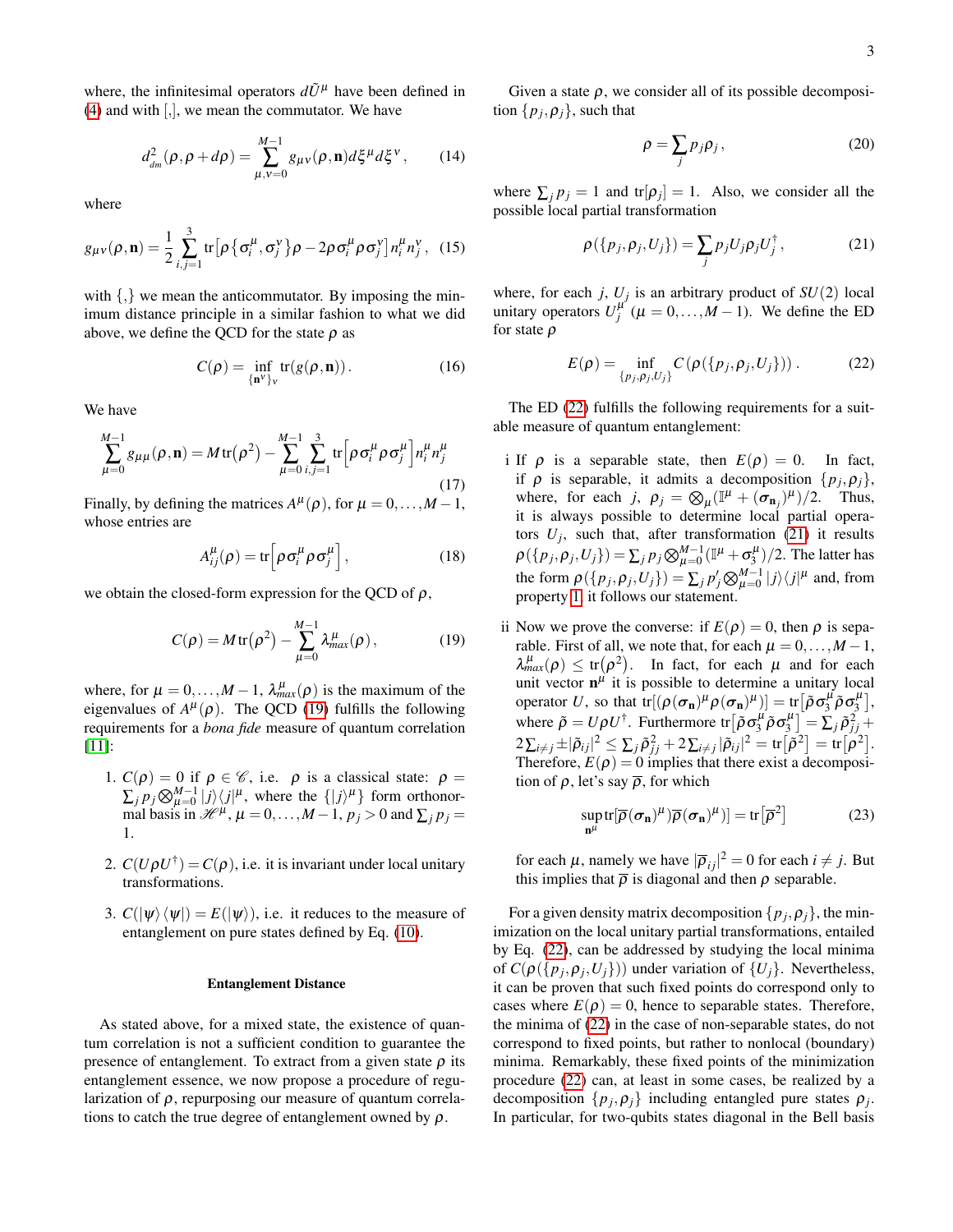(the Bell-diagonal (BD) states, see [\[23,](#page-5-21) [24\]](#page-5-22)) the fixed points can always be realized on the eigen-decomposition (hence, where the  $\rho_i$  are Bell states). This of course greatly simplify the problem, as the full exploration of the  $\{p_j, \rho_j\}$ -space is avoided. It is worth emphasizing that BD states are representative of the larger class of two-qubits states of maximally mixed marginals (that is, for which  $\forall \mu$  and  $\forall j$ , tr $\left[\rho \sigma_j^{\mu}\right] = 0$ [\[23\]](#page-5-21)), hence [\(22\)](#page-2-1) is tractable in the same manner for this class of states. Leaning on numerical evidences, we further conjecture that, for a given state  $\rho(\gamma)$  depending on parameters  $\gamma = (\gamma_1, \gamma_2, \ldots)$ , the decomposition realizing the minimum [\(22\)](#page-2-1) is the same in the whole parametric domain of  $\gamma$ , and can hence be inferred from the fixed points found in the domains where this state is separable, if such a domain exists. This suggests that the minimization over all possible decompositions  $\{p_j, \rho_j\}$  might in fact possess *non-trivial* general solutions [\[25\]](#page-5-23), depending on the considered class of states. A subsequent more thorough work on such a classification of the solutions of this procedure could thus lead to an entanglement measure of relatively low computational cost, in particular for systems symmetric under qudit permutations, and with low rank $(\rho)$ .

#### APPLICATIONS

## Bell diagonal states

As a first and seminal example of application of this procedure, we consider general BD states. They can be expressed as:

$$
\rho_{BD}(\{p_{\alpha}\}) = \sum_{\alpha=1}^{4} p_{\alpha} |\psi_{\alpha}\rangle \langle \psi_{\alpha}|
$$
  
= 
$$
\frac{1}{4} (\mathbb{I} + \sum_{i} c_{i} \sigma_{i}^{0} \sigma_{i}^{1}),
$$
 (24)

where the  $|\psi_{\alpha}\rangle$  are the four Bell states:  $|\psi_{\pm}\rangle = \frac{1}{\sqrt{2\pi}}$  $\frac{1}{2}(|00\rangle \pm$  $|11\rangle$ ) and  $|\phi_{\pm}\rangle = \frac{1}{\sqrt{2}}$  $\frac{1}{2}(|01\rangle \pm |10\rangle)$ . Furthermore, we have  $\forall i, |c_i| \leq 1$ , and the  $c_i$  are such that the vector  $(c_1, c_2, c_3)$ , fully characterizing the state, belongs to the tetrahedron  $\mathscr T$  of vertices  $(-1,1,1)$ ,  $(1,-1,1)$ ,  $(1,1,-1)$ ,  $(-1,-1,-1)$ . The separable BD states belong to the octahedron  $\mathcal O$  of vertices  $(\pm 1,0,0), (0,\pm 1,0), (0,0,\pm 1)$ , corresponding to the condition  $\forall \alpha$ ,  $p_{\alpha} \leq 2$ , and the classical BD states are located on the Cartesian axis  $(c_1, 0, 0)$ ,  $(0, c_2, 0)$ ,  $(0, 0, c_3)$  [\[23,](#page-5-21) [24\]](#page-5-22).

Direct calculation yields the following result for the QCD of general BD states

$$
C(\rho_{BD}(\{p_{\alpha}\}) = 2\sum_{\alpha=1}^{4} p_{\alpha}^{2} - 4 \max_{P\{i,j,k,l\}} \{p_{i}p_{j} + p_{k}p_{l}\}, \quad (25)
$$

where the maximum is taken on all permutations  $P\{i, j, k, l\}$ of the indices  $\{1,2,3,4\}$ . Figure [1](#page-3-0) shows the QCD of BD states on a face of  $\mathscr{T}$ . We were not able to find a simple ana-



<span id="page-3-0"></span>FIG. 1. Quantum correlations  $C[\rho_{BD}](c_1, c_2 = c_1, c_3)/2$  for a face of the BD state tetrahedron  $\mathscr{T}$ , corresponding to a mixture of three Bell states. The red dotted line defines the smaller triangle where the state is separable, according to the PPT criterion [\[26,](#page-5-24) [27\]](#page-5-25). The vertices of the large triangle correspond to pure Bell states. Those of the red dotted triangle, of vanishing QCD, correspond to equalweight mixtures of two Bell states, which are evidently the three only *classical* states in the represented domain.

lytic solution of the minimization procedure for the most general case of BD states. However, numerical minimization provided us with empirical evidence that the procedure (22) also leads for these states to the squared concurrence, as shown in figure [2,](#page-4-0) which represent a face of the tetrahedral domain of BD states. It it interesting to note that the ED, as the concurrence and unlike the QCD, is constant on planes parallel to the boundary faces of the separability region: the ED of any given state indeed equates the QCD of the closest point located on a hinge of  $\mathscr{T}$ , hence the closest mixture of only two Bell states.

### Werner states

<span id="page-3-1"></span>Let us now consider the two-qubit Werner states (WS) [\[28\]](#page-5-26), which stems as a special case of BD state, for which a simple analytical solution for the proposed procedure is available. WS are used as a testbed since they illustrate many features of mixed-states entanglement [\[7\]](#page-5-7). Using Eq. [\(24\)](#page-3-1), they can simply be expressed as

<span id="page-3-2"></span>
$$
\rho_W(p) = \rho_{BD}\left(\frac{p}{3}, \frac{p}{3}, \frac{p}{3}, (1-p)\right). \tag{26}
$$

Via direct calculations, one gets for the QCD of the WS

$$
C(\rho_W(p)) = 2(1 - \frac{4}{3}p)^2.
$$
 (27)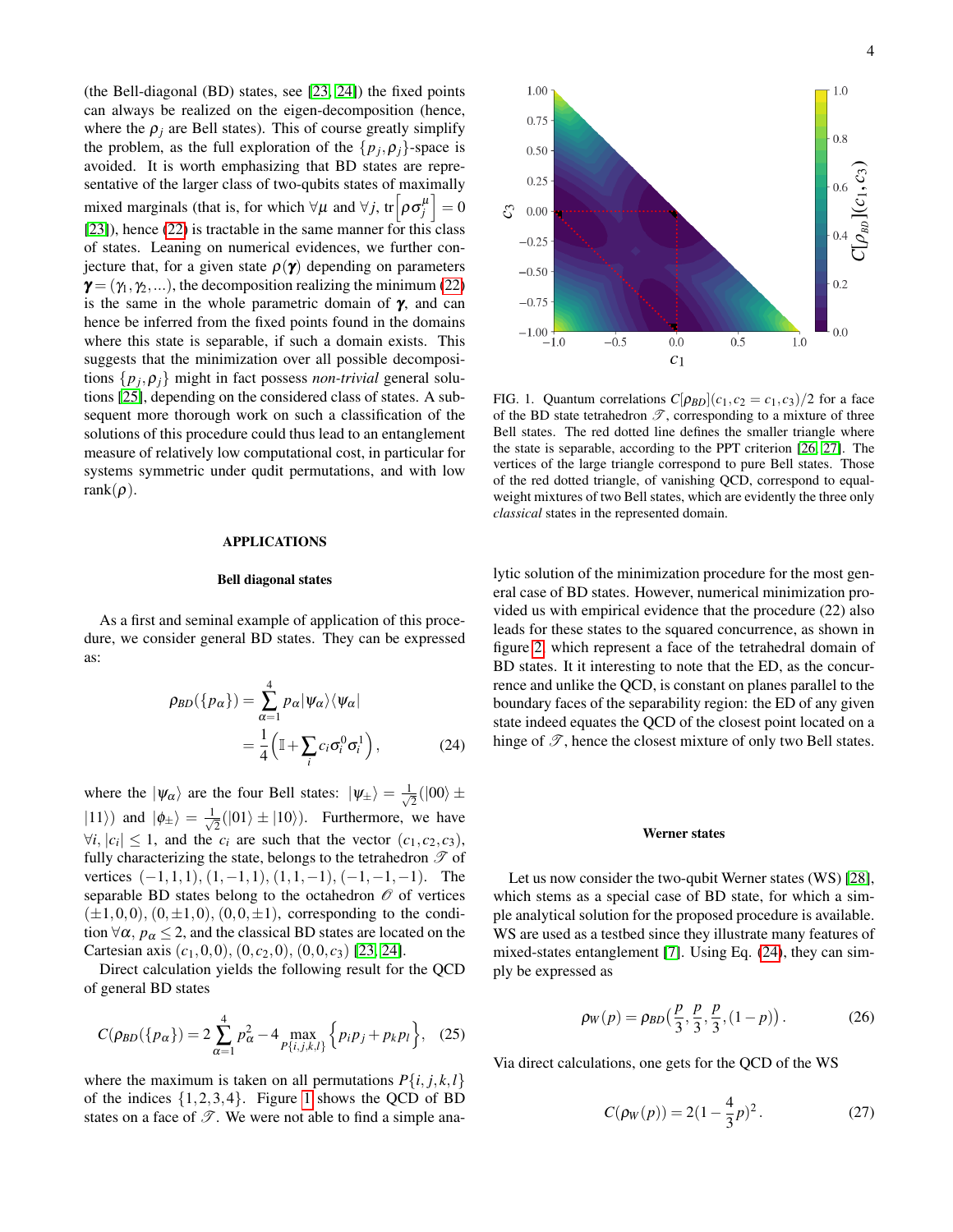

<span id="page-4-0"></span>FIG. 2. Entanglement distance  $E[\rho_{BD}](c_1, c_2 = c_1, c_3)/2$  for a face of the BD state tetrahedron  $\mathscr{T}$ , corresponding to a mixture of three Bell states. The red dotted line defines the smaller triangle where the state is separable, according to the PPT criterion [\[26,](#page-5-24) [27\]](#page-5-25) and a number of alternative derivations available in the literature (see e.g. [\[23\]](#page-5-21)). Values below the threshold of  $10^{-3}$  have been represented in black to emphasize that they correspond to a numerical zero, given the level of precision allowed by such time-costly minimization. The vertices of the large triangle correspond to pure Bell states, and those of the smaller black triangle to equal-weight mixtures of two Bell states.

WS yields a relatively simple solution to the minimization procedure (22). Indeed, as it can be easily verified, if we set

$$
U_{|\psi_{+}\rangle}(\theta) = U_{z}^{\mu}(\theta)U_{x}^{\mu}(\pi),
$$
  
\n
$$
U_{|\psi_{-}\rangle}(\theta) = U_{z}^{\mu}(\pi - \theta)U_{x}^{\mu}(\pi), \text{ and}
$$
  
\n
$$
U_{|\phi_{+}\rangle} = U_{|\phi_{-}\rangle} = \mathbb{I},
$$
\n(28)

with  $\mu = 0,1$  arbitrarily chosen, the fixed points are found for  $\theta = \arccos(\frac{3}{2p} - 2)$ . This last expression has a solution if and only if  $p \geq 1/2$ , which is the parametric region of separability for  $\rho_W(p)$  (as can be verified by application of the positive partial trace criterion, see [\[27\]](#page-5-25)). Hence,  $E(\rho_W) = 0$ for  $p \geq 1/2$ . For  $p < 1/2$  numerical minimization yields  $E(\rho_W) = 4p^2 - 4p + 1$ . This corresponds to  $\theta = 0$  uniformly on this whole domain, which is also the value previously determined at  $p = 1/2$ : hence, the minimum after this point cease to be a fixed point, but keeps the last position in terms of the parameters governing the rotations. One can understand this as the fixed point reaching the boundary of the parametric domain as the geometry of the state is changing continuously, becoming a simple point on a slope, located at this boundary. All together, for Werner states, the result of our entanglement measure exactly equates twice the square of the concurrence  $[6]$ , that is

$$
E(\rho_W(p)) = 2\Theta(1/2 - p)(1 - 2p)^2, \tag{29}
$$

Fig. [3](#page-4-1) shows  $C(\rho_W(p))/2$  versus p, there it is clear that the only state with no quantum correlation, i.e. *classical state*



<span id="page-4-1"></span>FIG. 3.  $C[\rho_W](p)/2$  and  $E[\rho_W](p)/2$  versus *p* for state [\(26\)](#page-3-2). It is clear that the state  $\rho_W(p=0)$  is, as expected, the maximallyentangled, and that the states  $\rho_W(p > 1/2)$  are fully-separable, as can be verified using the PPT criterion [\[26,](#page-5-24) [27\]](#page-5-25). This plot emphasizes that separable states can contain quantum correlation (i.e. not be classical). Note that, here  $E[p_W](p)/2 = C_2^2[p_W](p)$ , that is, the ED equates twice the squared concurrence for 2-qubits Werner states.

according to the conventional terminology [\[11\]](#page-5-10), is the one corresponding to the value  $p = 3/4$ , whereas the maximally quantum-correlated state is that of  $p = 0$ . On the other hand, the state is entangled only in the region  $p < 1/2$ , and separable otherwise, a well-known fact that can be easily checked by application of the positive partial transpose (PPT) criterion [\[26,](#page-5-24) [27\]](#page-5-25). Alternatively, one can find, in the separable region, the expression of  $\rho_W$  convex combination of (non-orthogonal) product states, using a more involved calculation resorting to the so-called Bloch representation..

# SUMMARY

Our goal in this work has been to derive an entanglement measure from geometric properties of the projective Hilbert space describing a quantum multipartite system. We have derived from a minimum distance principle an explicitly computable entanglement measure for pure states and a quantum correlation measure either for pure or mixed states. We have shown that the quantum correlation measure reduces to the entanglement one, in the case of pure states. For mixed states, the quantum correlation is not a faithful measure of entanglement. To extract from a given state  $\rho$  its entanglement essence, we have defined a regularization procedure for the density matrix that allows our measure of quantum correlation to catch the true degree of entanglement owned by  $\rho$ . We have proved that the entanglement and quantum-correlation measures derived satisfy the requirements for suitable measures of these quantities. Finally, we have applied our procedure to two relevant examples, the Bell diagonal states and the Werner states.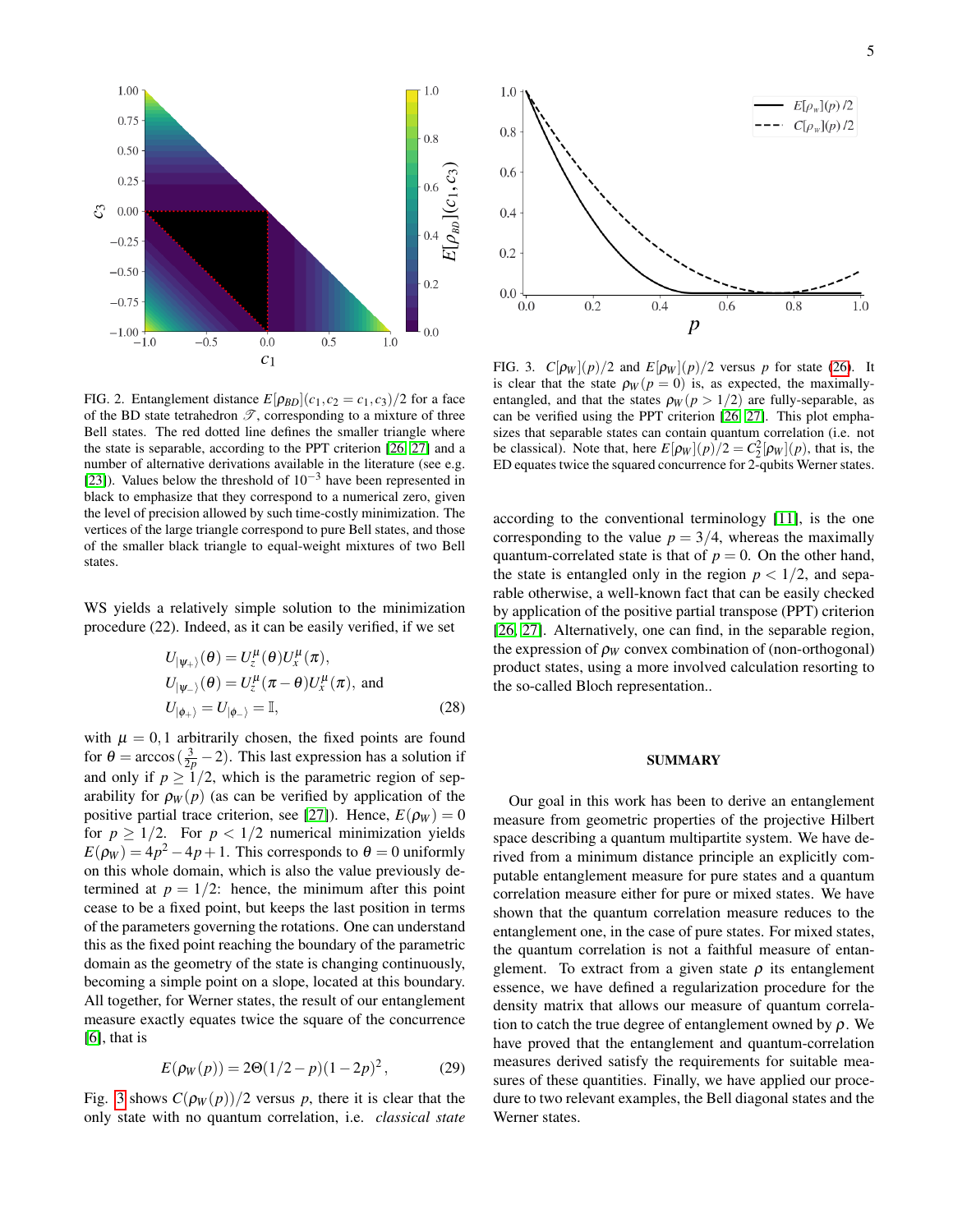We acknowledge support by the QuantERA ERA-NET Co-fund 731473 (Project Q-CLOCKS), in addition, we acknowledge the support by National Group of Mathematical Physics (GNFM-INdAM). We also acknowledge discussions with Lorenzo Capra.

<span id="page-5-0"></span>∗ [roberto.franzosi@unisi.it](mailto:roberto.franzosi@unisi.it)

- <span id="page-5-1"></span>[1] O. Gühne and G. Toth, [Physics Reports](http://dx.doi.org/https://doi.org/10.1016/j.physrep.2009.02.004) 474, 1 (2009).
- <span id="page-5-2"></span>[2] J. Sperling and I. A. Walmsley, Phys. Rev. A 95[, 062116 \(2017\).](http://dx.doi.org/10.1103/PhysRevA.95.062116)
- <span id="page-5-3"></span>[3] V. Giovannetti, S. Mancini, D. Vitali, and P. Tombesi, [Phys.](http://dx.doi.org/10.1103/PhysRevA.67.022320) Rev. A 67[, 022320 \(2003\).](http://dx.doi.org/10.1103/PhysRevA.67.022320)
- <span id="page-5-4"></span>[4] R. Horodecki, P. Horodecki, M. Horodecki, and K. Horodecki, [Rev. Mod. Phys.](http://dx.doi.org/10.1103/RevModPhys.81.865) 81, 865 (2009).
- <span id="page-5-5"></span>[5] S. Popescu and D. Rohrlich, Phys. Rev. A 56[, R3319 \(1997\).](http://dx.doi.org/10.1103/PhysRevA.56.R3319)
- <span id="page-5-6"></span>[6] W. K. Wootters, [Phys. Rev. Lett.](http://dx.doi.org/10.1103/PhysRevLett.80.2245) 80, 2245 (1998).
- <span id="page-5-7"></span>[7] C. H. Bennett, D. P. DiVincenzo, J. A. Smolin, and W. K. Wootters, Phys. Rev. A 54[, 3824 \(1996\).](http://dx.doi.org/10.1103/PhysRevA.54.3824)
- [8] C. H. Bennett, G. Brassard, S. Popescu, B. Schumacher, J. A. Smolin, and W. K. Wootters, [Phys. Rev. Lett.](http://dx.doi.org/ 10.1103/PhysRevLett.76.722) 76, 722 (1996).
- <span id="page-5-8"></span>[9] M. Horodecki, P. Horodecki, and R. Horodecki, [Phys. Rev.](http://dx.doi.org/10.1103/PhysRevLett.80.5239) Lett. 80[, 5239 \(1998\).](http://dx.doi.org/10.1103/PhysRevLett.80.5239)
- <span id="page-5-9"></span>[10] V. Vedral, M. B. Plenio, M. A. Rippin, and P. L. Knight, [Phys.](http://dx.doi.org/10.1103/PhysRevLett.78.2275) Rev. Lett. 78[, 2275 \(1997\).](http://dx.doi.org/10.1103/PhysRevLett.78.2275)
- <span id="page-5-10"></span>[11] G. Adesso, T. R. Bromley, and M. Cianciaruso, [Journal of](http://dx.doi.org/10.1088/1751-8113/49/47/473001) [Physics A: Mathematical and Theoretical](http://dx.doi.org/10.1088/1751-8113/49/47/473001) 49, 473001 (2016).
- <span id="page-5-11"></span>[12] W. Dür, G. Vidal, and J. I. Cirac, [Phys. Rev. A](http://dx.doi.org/10.1103/PhysRevA.62.062314) 62, 062314 [\(2000\).](http://dx.doi.org/10.1103/PhysRevA.62.062314)
- <span id="page-5-12"></span>[13] H. J. Briegel and R. Raussendorf, [Phys. Rev. Lett.](http://dx.doi.org/10.1103/PhysRevLett.86.910) 86, 910 [\(2001\).](http://dx.doi.org/10.1103/PhysRevLett.86.910)
- <span id="page-5-13"></span>[14] J. Eisert and H. J. Briegel, Phys. Rev. A **64**[, 022306 \(2001\).](http://dx.doi.org/10.1103/PhysRevA.64.022306)
- <span id="page-5-14"></span>[15] V. Coffman, J. Kundu, and W. K. Wootters, [Phys. Rev. A](http://dx.doi.org/10.1103/PhysRevA.61.052306) 61, [052306 \(2000\).](http://dx.doi.org/10.1103/PhysRevA.61.052306)
- <span id="page-5-15"></span>[16] A. R. R. Carvalho, F. Mintert, and A. Buchleitner, [Phys. Rev.](http://dx.doi.org/10.1103/PhysRevLett.93.230501) Lett. 93[, 230501 \(2004\).](http://dx.doi.org/10.1103/PhysRevLett.93.230501)
- <span id="page-5-16"></span>[17] S. L. Braunstein and C. M. Caves, [Phys. Rev. Lett.](http://dx.doi.org/10.1103/PhysRevLett.72.3439) **72**, 3439 [\(1994\).](http://dx.doi.org/10.1103/PhysRevLett.72.3439)
- <span id="page-5-17"></span>[18] L. Pezzé and A. Smerzi, Phys. Rev. Lett. 102[, 100401 \(2009\).](http://dx.doi.org/10.1103/PhysRevLett.102.100401)
- [19] P. Hyllus, W. Laskowski, R. Krischek, C. Schwemmer, W. Wieczorek, H. Weinfurter, L. Pezzé, and A. Smerzi, [Phys.](http://dx.doi.org/ 10.1103/PhysRevA.85.022321) Rev. A 85[, 022321 \(2012\).](http://dx.doi.org/ 10.1103/PhysRevA.85.022321)
- <span id="page-5-18"></span>[20] S. Scali and R. Franzosi, [Annals of Physics](http://dx.doi.org/https://doi.org/10.1016/j.aop.2019.167995) 411, 167995 (2019).
- <span id="page-5-19"></span>[21] D. Cocchiarella, S. Scali, S. Ribisi, B. Nardi, G. Bel-Hadj-Aissa, and R. Franzosi, Phys. Rev. A 101[, 042129 \(2020\).](http://dx.doi.org/ 10.1103/PhysRevA.101.042129)
- <span id="page-5-20"></span>[22] G. Gibbons, [Journal of Geometry and Physics](http://dx.doi.org/10.1016/0393-0440(92)90046-4) 8, 147 (1992).
- <span id="page-5-21"></span>[23] R. Horodecki and M. Horodecki, Phys. Rev. A 54[, 1838 \(1996\).](http://dx.doi.org/10.1103/PhysRevA.54.1838)
- <span id="page-5-22"></span>[24] B. Aaronson, R. Lo Franco, and G. Adesso, [Phys. Rev. A](http://dx.doi.org/10.1103/PhysRevA.88.012120) 88, [012120 \(2013\).](http://dx.doi.org/10.1103/PhysRevA.88.012120)
- <span id="page-5-23"></span>[25] Here, by "non-trivial solutions" of the minimization procedure, we mean solutions which do not require to find the decomposition of  $\rho$  in terms of pure product-states  $\rho_j = \otimes_\mu (\mathbb{I}^\mu +$  $(\boldsymbol{\sigma}_{\mathbf{n}_j})^{\mu})/2.$
- <span id="page-5-24"></span>[26] A. Peres, [Phys. Rev. Lett.](http://dx.doi.org/10.1103/PhysRevLett.77.1413) 77, 1413 (1996).
- <span id="page-5-25"></span>[27] M. Horodecki, P. Horodecki, and R. Horodecki, [Physics Letters](http://dx.doi.org/ https://doi.org/10.1016/S0375-9601(96)00706-2) A 223[, 1 \(1996\).](http://dx.doi.org/ https://doi.org/10.1016/S0375-9601(96)00706-2)
- <span id="page-5-26"></span>[28] R. F. Werner, Phys. Rev. A 40[, 4277 \(1989\).](http://dx.doi.org/10.1103/PhysRevA.40.4277)
- [29] D. M. Greenberger, M. A. Horne, and A. Zeilinger, "Going beyond bell's theorem," in *[Bell's Theorem, Quantum Theory and](http://dx.doi.org/10.1007/978-94-017-0849-4_10) [Conceptions of the Universe](http://dx.doi.org/10.1007/978-94-017-0849-4_10)*, edited by M. Kafatos (Springer Netherlands, Dordrecht, 1989) pp. 69–72.
- [30] W. Dür, G. Vidal, and J. I. Cirac, [Phys. Rev. A](http://dx.doi.org/10.1103/PhysRevA.62.062314) 62, 062314 [\(2000\).](http://dx.doi.org/10.1103/PhysRevA.62.062314)
- [31] C. T. Lee, Phys. Rev. A 30[, 3308 \(1984\).](http://dx.doi.org/10.1103/PhysRevA.30.3308)
- [32] L. Pezzé and A. Smerzi, Phys. Rev. Lett. **102**[, 100401 \(2009\).](http://dx.doi.org/10.1103/PhysRevLett.102.100401)
- [33] P. Hyllus, O. Gühne, and A. Smerzi, [Phys. Rev. A](http://dx.doi.org/10.1103/PhysRevA.82.012337) 82, 012337 [\(2010\).](http://dx.doi.org/10.1103/PhysRevA.82.012337)
- [34] M. Gessner, L. Pezzè, and A. Smerzi, [Phys. Rev. A](http://dx.doi.org/10.1103/PhysRevA.94.020101) 94, 020101 [\(2016\).](http://dx.doi.org/10.1103/PhysRevA.94.020101)
- [35] M. G. Genoni, P. Giorda, and M. G. A. Paris, [Phys. Rev. A](http://dx.doi.org/10.1103/PhysRevA.78.032303) 78, [032303 \(2008\).](http://dx.doi.org/10.1103/PhysRevA.78.032303)
- [36] G. Vidal, [Journal of Modern Optics](http://dx.doi.org/10.1080/09500340008244048) 47, 355–376 (2000).
- [37] Y. Guo, Phys. Rev. A 99[, 022338 \(2019\).](http://dx.doi.org/10.1103/PhysRevA.99.022338)
- [38] K. Kreis and P. van Loock, Phys. Rev. A 85[, 032307 \(2012\).](http://dx.doi.org/10.1103/PhysRevA.85.032307)
- [39] F. S. Khan and M. Perkowski, [Theoretical Computer Science](http://dx.doi.org/https://doi.org/10.1016/j.tcs.2006.09.006) 367[, 336 \(2006\).](http://dx.doi.org/https://doi.org/10.1016/j.tcs.2006.09.006)
- [40] M. B. Plenio, Phys. Rev. Lett. 95[, 090503 \(2005\).](http://dx.doi.org/10.1103/PhysRevLett.95.090503)
- [41] V. Vedral and M. B. Plenio, Phys. Rev. A 57[, 1619 \(1998\).](http://dx.doi.org/10.1103/PhysRevA.57.1619)
- [42] A. Uhlmann, Phys. Rev. A 62[, 032307 \(2000\).](http://dx.doi.org/10.1103/PhysRevA.62.032307)
- [43] S. Hill and W. K. Wootters, [Phys. Rev. Lett.](http://dx.doi.org/10.1103/PhysRevLett.78.5022) 78, 5022 (1997).
- [44] W. K. Wootters, [Phys. Rev. D](http://dx.doi.org/10.1103/PhysRevD.23.357) 23, 357 (1981).
- [45] P. Levay, [Journal of Physics A: Mathematical and General](https://iopscience.iop.org/article/10.1088/0305-4470/37/5/024) 37, [1821 \(2004\).](https://iopscience.iop.org/article/10.1088/0305-4470/37/5/024)
- [46] A. S. M. Hassan and P. S. Joag, Phys. Rev. A 80[, 042302 \(2009\).](http://dx.doi.org/10.1103/PhysRevA.80.042302)
- [47] E. T. Campbell, H. Anwar, and D. E. Browne, [Phys. Rev. X](http://dx.doi.org/10.1103/PhysRevX.2.041021) 2, [041021 \(2012\).](http://dx.doi.org/10.1103/PhysRevX.2.041021)
- [48] A. Barasiński and M. Nowotarski, [Phys. Rev. A](http://dx.doi.org/ 10.1103/PhysRevA.95.042333) 95, 042333 [\(2017\).](http://dx.doi.org/ 10.1103/PhysRevA.95.042333)
- [49] P. Rungta, V. Bužek, C. M. Caves, M. Hillery, and G. J. Milburn, Phys. Rev. A 64[, 042315 \(2001\).](http://dx.doi.org/ 10.1103/PhysRevA.64.042315)
- [50] L. Sheridan and V. Scarani, Phys. Rev. A 82[, 030301 \(2010\).](http://dx.doi.org/10.1103/PhysRevA.82.030301)
- [51] F. Arute, K. Arya, R. Babbush, D. Bacon, J. C. Bardin, R. Barends, R. Biswas, S. Boixo, F. G. Brandao, D. A. Buell, *et al.*, Nature 574[, 505 \(2019\).](https://www.nature.com/articles/s41586-019-1666-5)
- [52] S. Ecker, F. Bouchard, L. Bulla, F. Brandt, O. Kohout, F. Steinlechner, R. Fickler, M. Malik, Y. Guryanova, R. Ursin, and M. Huber, Phys. Rev. X 9[, 041042 \(2019\).](http://dx.doi.org/10.1103/PhysRevX.9.041042)
- [53] E. Jaynes and F. Cummings, [Proceedings of the IEEE](http://dx.doi.org/10.1109/PROC.1963.1664) 51, 89 [\(1963\).](http://dx.doi.org/10.1109/PROC.1963.1664)
- [54] M.-J. Hwang and M. B. Plenio, [Phys. Rev. Lett.](http://dx.doi.org/10.1103/PhysRevLett.117.123602) 117, 123602 [\(2016\).](http://dx.doi.org/10.1103/PhysRevLett.117.123602)
- [55] M. Tavis and F. W. Cummings, Phys. Rev. 170[, 379 \(1968\).](http://dx.doi.org/10.1103/PhysRev.170.379)
- [56] I. D. Leroux, M. H. Schleier-Smith, and V. Vuletić, [Phys. Rev.](http://dx.doi.org/ 10.1103/PhysRevLett.104.073602) Lett. 104[, 073602 \(2010\).](http://dx.doi.org/ 10.1103/PhysRevLett.104.073602)
- [57] A. G. J. MacFarlane, J. P. Dowling, and G. J. Milburn, [Philo](http://dx.doi.org/10.1098/rsta.2003.1227)[sophical Transactions of the Royal Society of London. Series](http://dx.doi.org/10.1098/rsta.2003.1227) [A: Mathematical, Physical and Engineering Sciences](http://dx.doi.org/10.1098/rsta.2003.1227) 361, 1655 [\(2003\).](http://dx.doi.org/10.1098/rsta.2003.1227)
- [58] A. Retzker, E. Solano, and B. Reznik, [Phys. Rev. A](http://dx.doi.org/10.1103/PhysRevA.75.022312) 75, 022312 [\(2007\).](http://dx.doi.org/10.1103/PhysRevA.75.022312)
- [59] M. Feng, Y. P. Zhong, T. Liu, L. L. Yan, W. L. Yang, J. Twamley, and H. Wang, [Nature Communications](http://dx.doi.org/10.1038/ncomms8111) 6, 7111 [\(2015\).](http://dx.doi.org/10.1038/ncomms8111)
- [60] M.-J. Hwang, R. Puebla, and M. B. Plenio, [Phys. Rev. Lett.](http://dx.doi.org/10.1103/PhysRevLett.115.180404) 115[, 180404 \(2015\).](http://dx.doi.org/10.1103/PhysRevLett.115.180404)
- [61] I. I. Rabi, Phys. Rev. **49**[, 324 \(1936\).](http://dx.doi.org/10.1103/PhysRev.49.324)
- [62] D. Braak, Phys. Rev. Lett. **107**[, 100401 \(2011\).](http://dx.doi.org/10.1103/PhysRevLett.107.100401)
- [63] K. Hepp and E. H. Lieb, [Annals of Physics](http://dx.doi.org/https://doi.org/10.1016/0003-4916(73)90039-0) 76, 360 (1973).
- [64] K. Fischer, S. Sun, D. Lukin, Y. Kelaita, R. Trivedi, and J. Vučković, Phys. Rev. A 98[, 021802 \(2018\).](http://dx.doi.org/ 10.1103/PhysRevA.98.021802)
- [65] J.-F. Huang, J.-Q. Liao, and L.-M. Kuang, [Phys. Rev. A](http://dx.doi.org/10.1103/PhysRevA.101.043835) 101, [043835 \(2020\).](http://dx.doi.org/10.1103/PhysRevA.101.043835)
- [66] A. Ghoshal, S. Das, A. Sen(De), and U. Sen, [Phys. Rev. A](http://dx.doi.org/ 10.1103/PhysRevA.101.053805) 101, [053805 \(2020\).](http://dx.doi.org/ 10.1103/PhysRevA.101.053805)
- [67] J. Larson, [Physica Scripta](http://dx.doi.org/10.1088/0031-8949/76/2/007) **76**, 146 (2007).